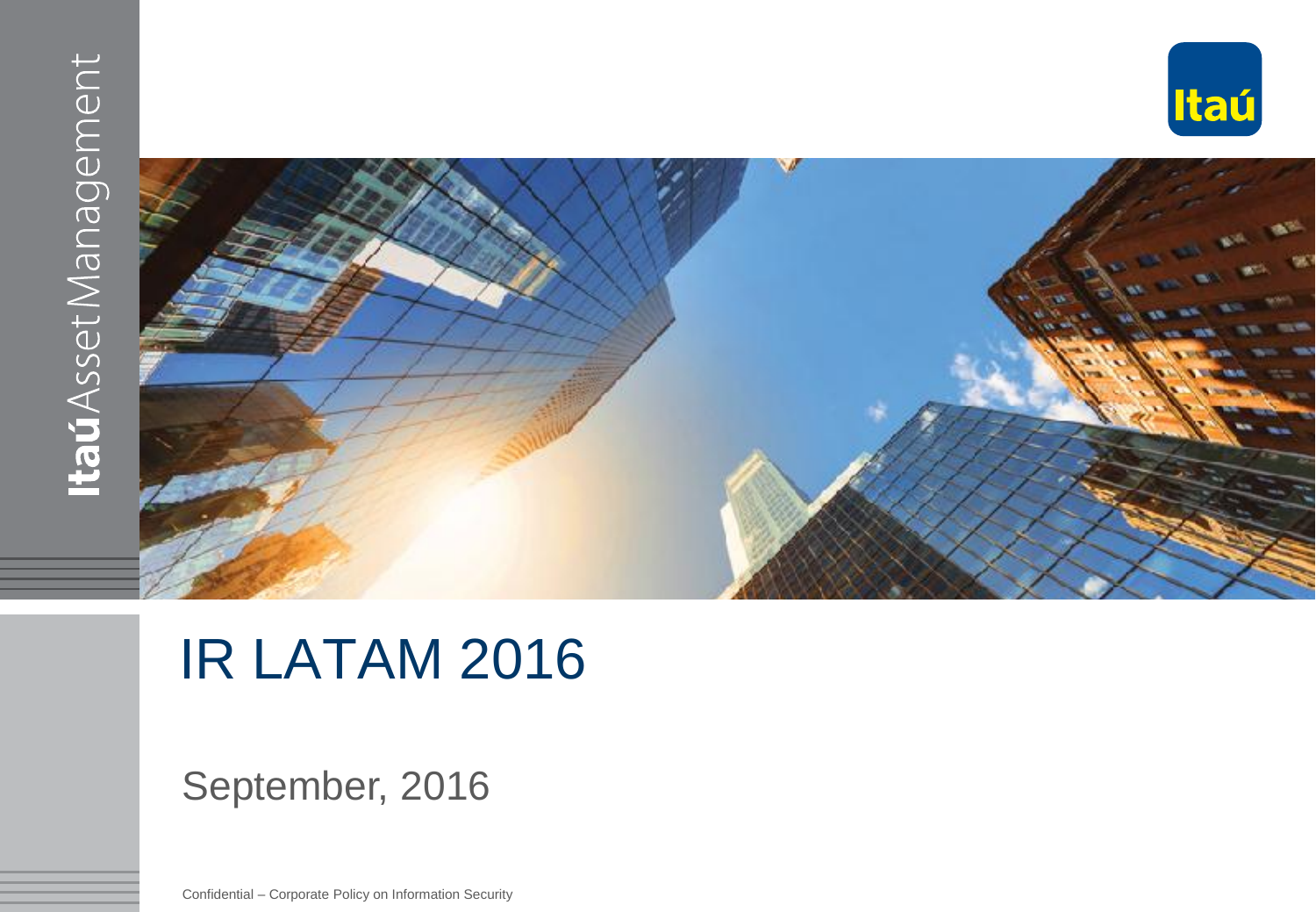# The evolution of SRI (Sustainable and Responsible Investment)





Source: Itaú Asset Management.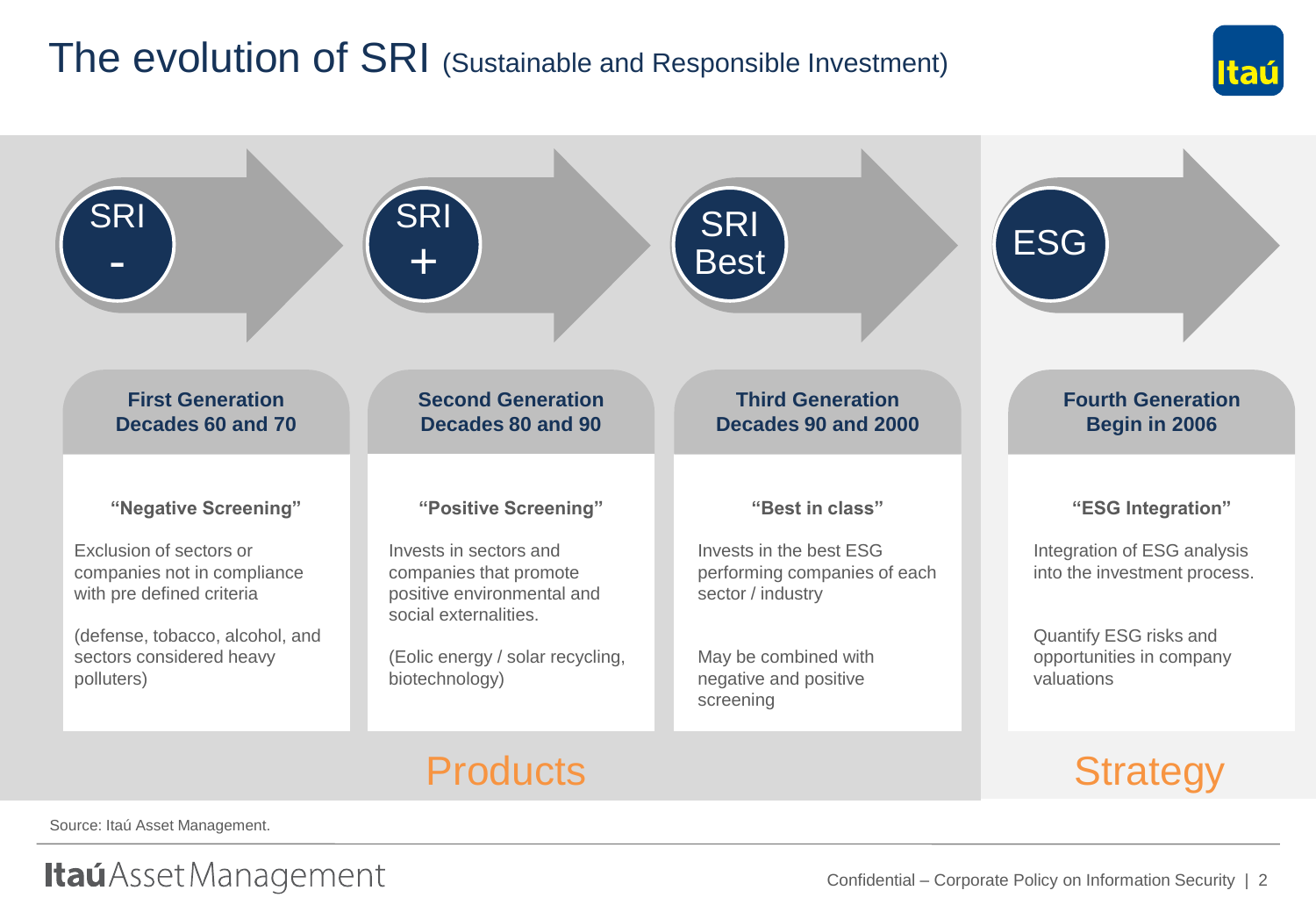# Principles for Responsible Investment

### Overall information





Source:<https://www.unpri.org/about> | Data from April 2006 - April 2016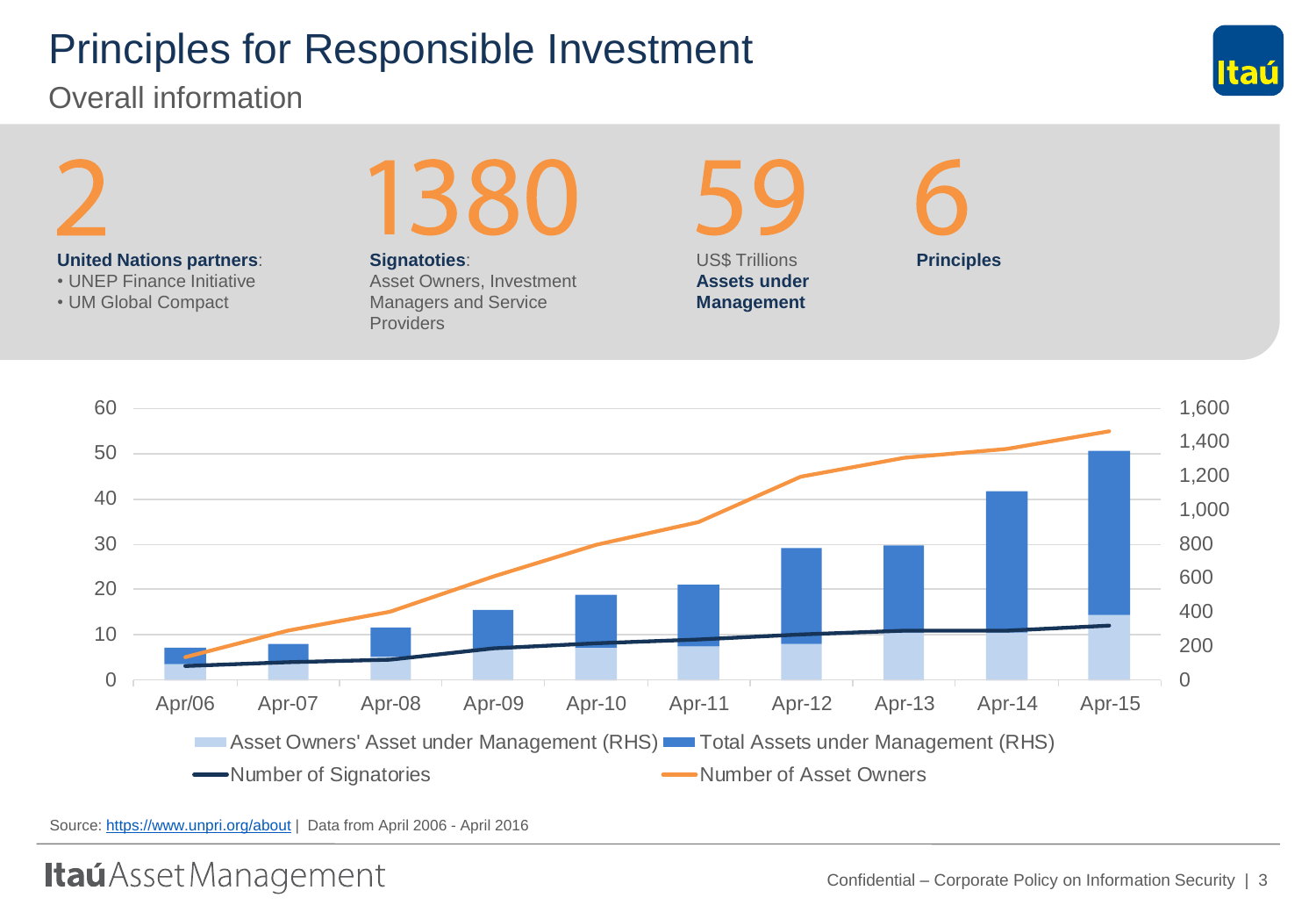### SRI across the Market

Global Panorama

### **SRI Investment strategies**

Have been growing across all markets for Professionally managed Assets



Source: GSIA (Global Sustainable Investment Alliance), de Dec/2014

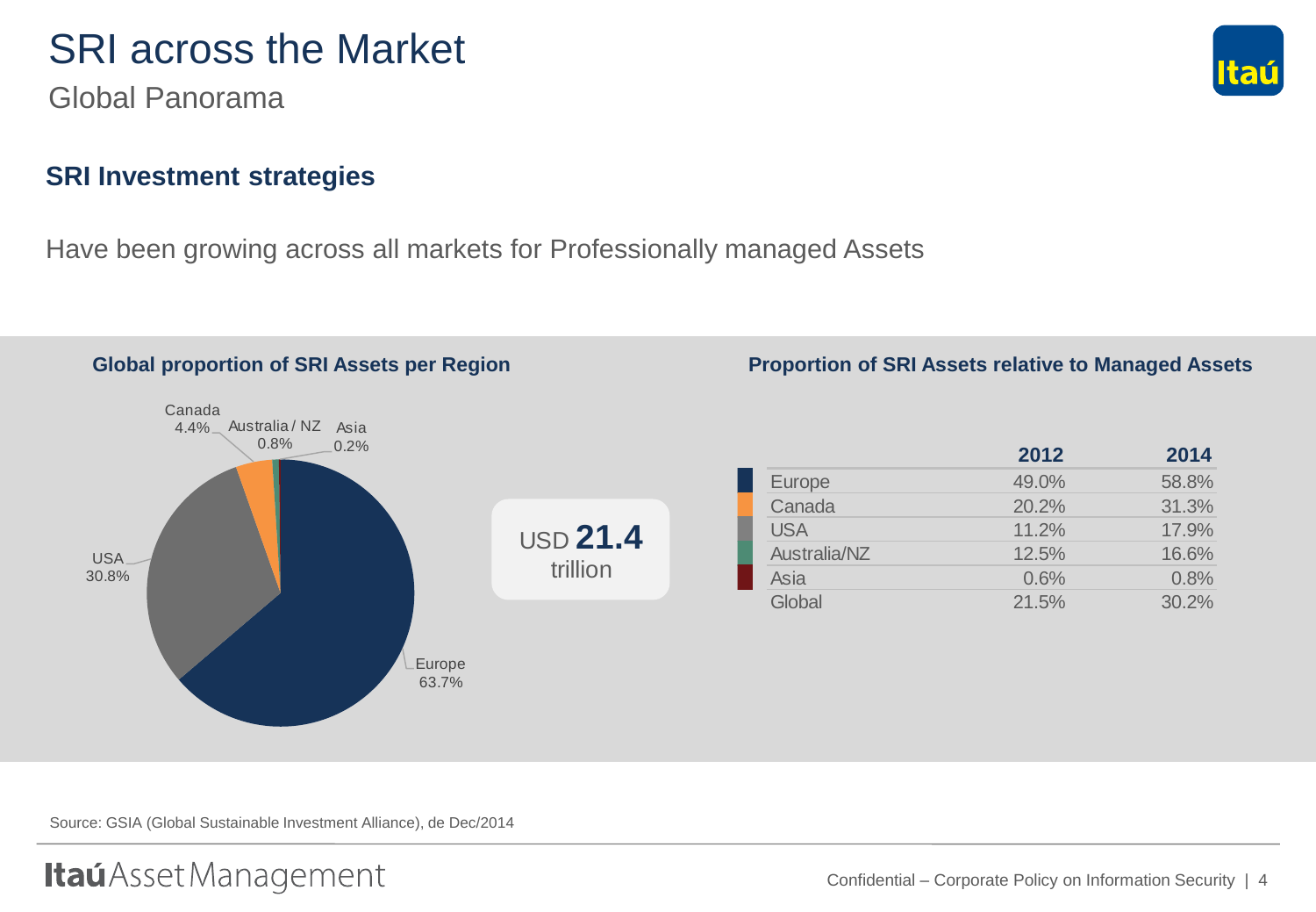### **SRI Evolution**

### Growth, Clients and SRI Strategies per region



| <b>USD Billion</b> | 2012   | 2014   | <b>Growth</b> |
|--------------------|--------|--------|---------------|
| Europe             | 8,758  | 13,608 | 55.4%         |
| <b>USA</b>         | 3,740  | 6,572  | 75.7%         |
| Canada             | 589    | 945    | 60.4%         |
| Australia/NZ       | 134    | 180    | 34.3%         |
| Asia               | 40     | 53     | 32.5%         |
| <b>Total</b>       | 13,261 | 21,358 | 61.1%         |



### **SRI asset by Strategy and Region**



Source: GSIA (Global Sustainable Investment Alliance), Dec/2014

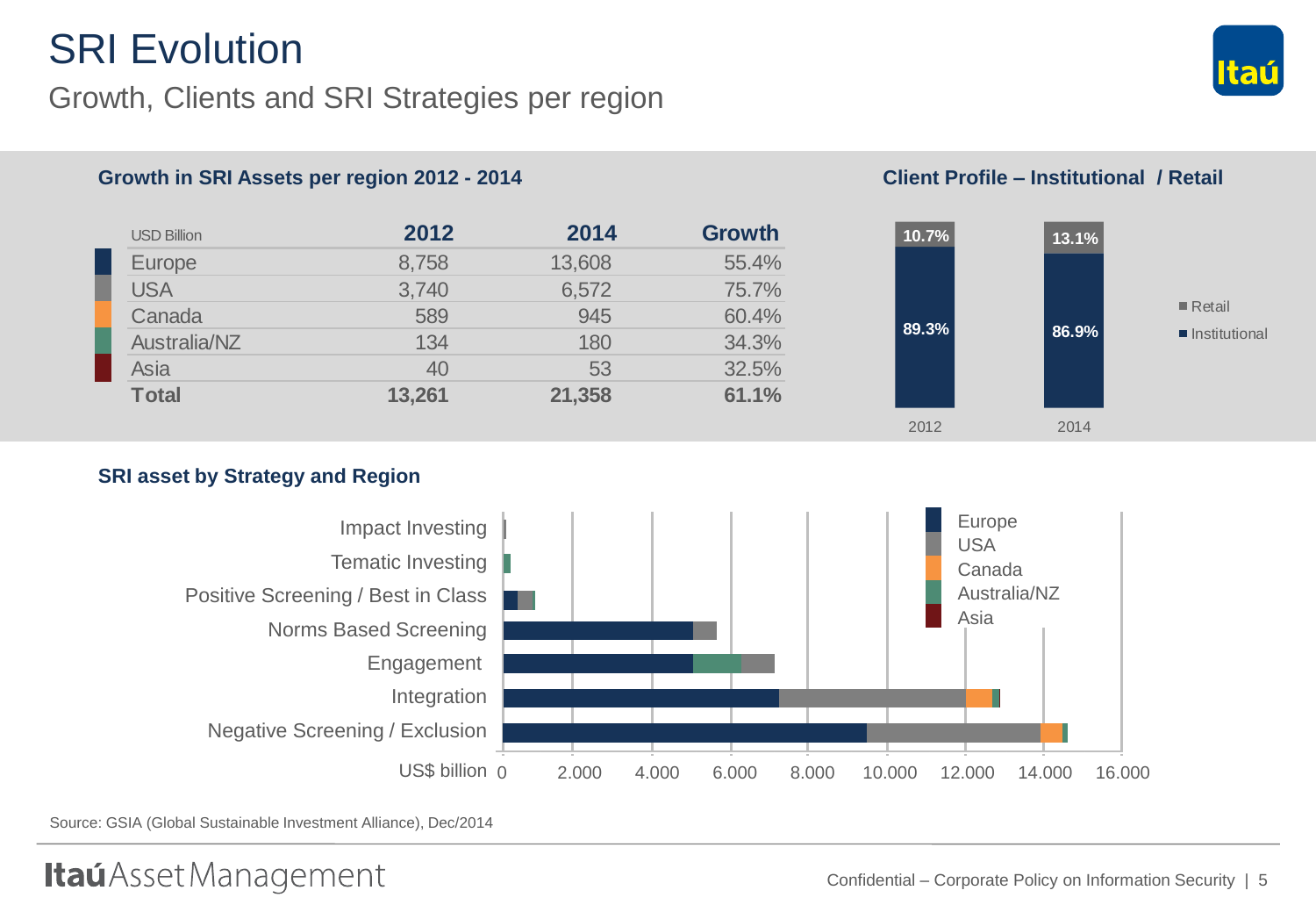# ESG Index in Brazil



Brazilian Sustainability Index (ISE) and Corporate Governance Index (IGCT) outperform mainstream Brazilian indexes, with less volatility over the same period.

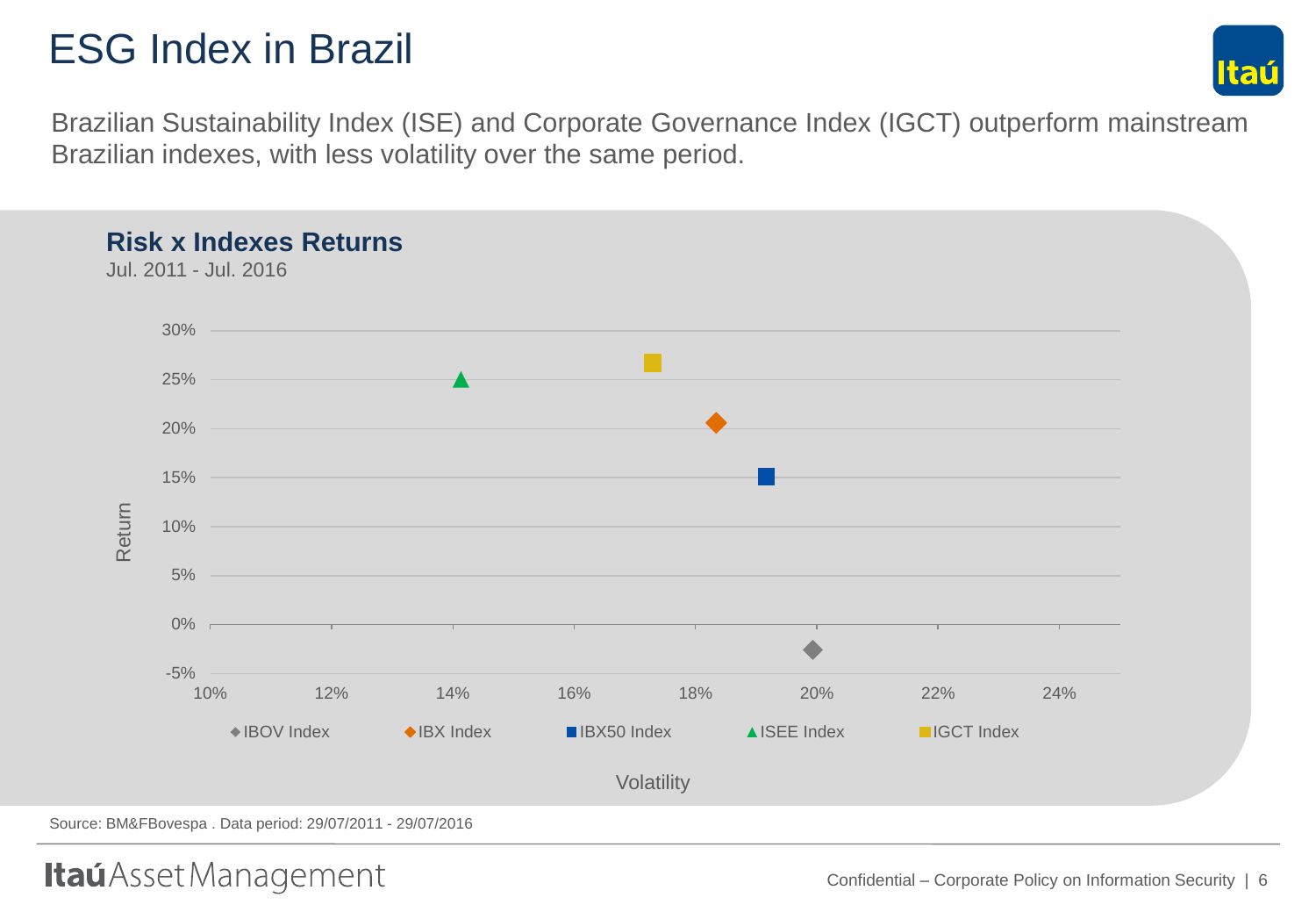### Introduction to SRI at Itaú Asset Management



| <b>SRI History</b>                                                                                                                                                                                                                                                                                                                                                      | Team                                                                                          | <b>Coverage and Activities</b>                                                                                                                                                                       |
|-------------------------------------------------------------------------------------------------------------------------------------------------------------------------------------------------------------------------------------------------------------------------------------------------------------------------------------------------------------------------|-----------------------------------------------------------------------------------------------|------------------------------------------------------------------------------------------------------------------------------------------------------------------------------------------------------|
| First SRI exclusion Fund - 2004;<br>п.<br>PRI signatory - 2008;<br>٠<br>Proxy Voting ESG - 2009;<br>٠<br>ESG Equities Methodology - 2010;<br>٠<br>ESG Integration in Equities White Paper - 2013;<br>٠<br>ESG Integration Methodology in Fixed Income<br>٠<br>and White Paper - 2014;<br><b>ESG Integration in Brazilian Sovereign Risk</b><br>٠<br>White Paper - 2015. | <b>SRI Equities PM;</b><br>×.<br><b>SRI Analyst.</b><br>×<br><b>External Consultants</b><br>٠ | 100% of IBOVESPA and 100% of ISE<br>coverage in Brazil;<br>70% of IPSA in Chile and 60% of Merval<br>in Argentine;<br>Engagement with companies analyzed;<br>Active Ownership;<br>Broker incentives. |
| Itaú Asset Management<br>launches the FIES Fund                                                                                                                                                                                                                                                                                                                         | ESG addressed in<br><b>Proxy Voting Policy</b>                                                | White Paper on<br>White Paper on<br><b>ESG</b> in Brazilian<br>ESG Integration in<br>Equities<br>Sovereign Risk +                                                                                    |

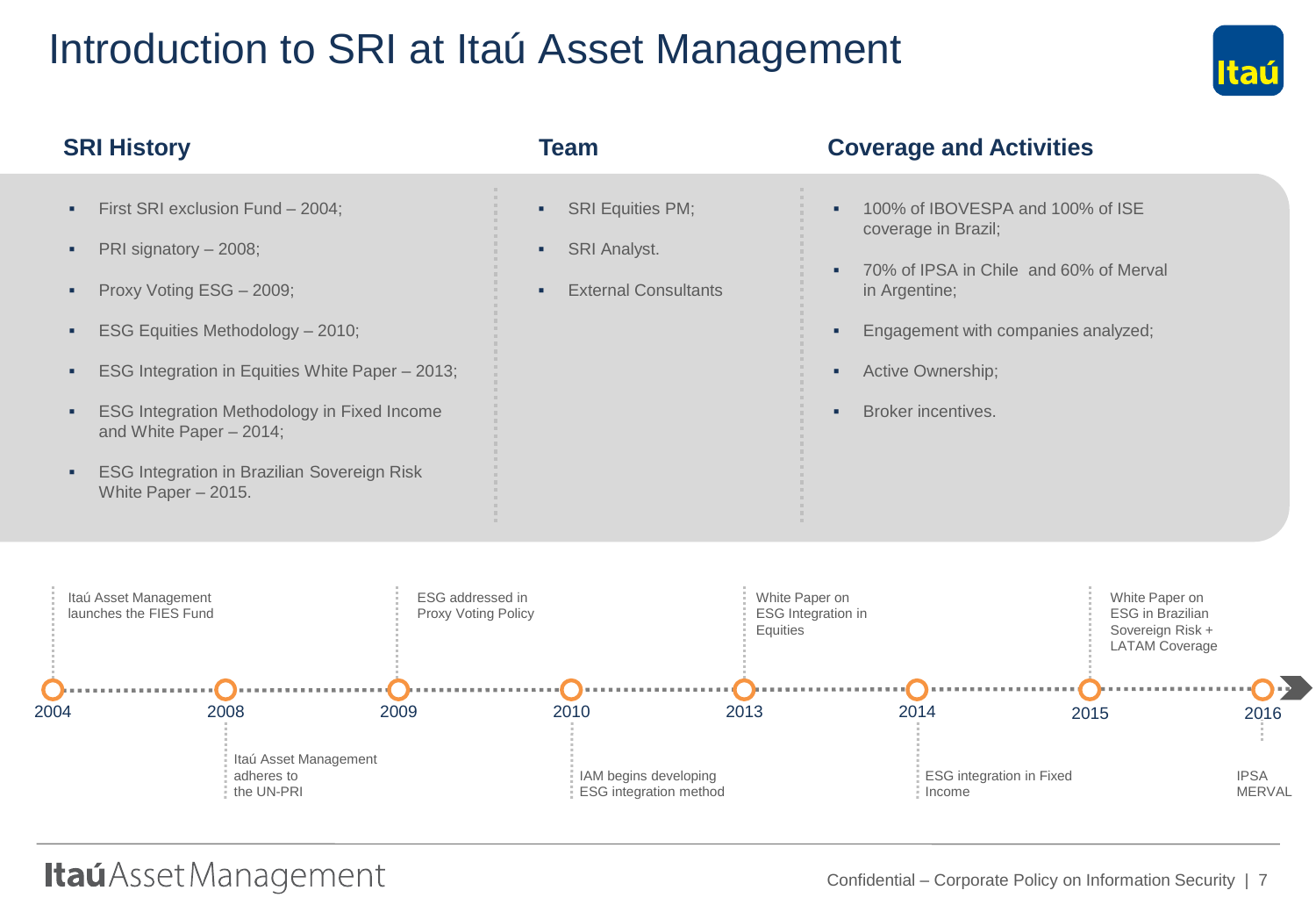**Overview** 



Source: Itaú Asset Management.



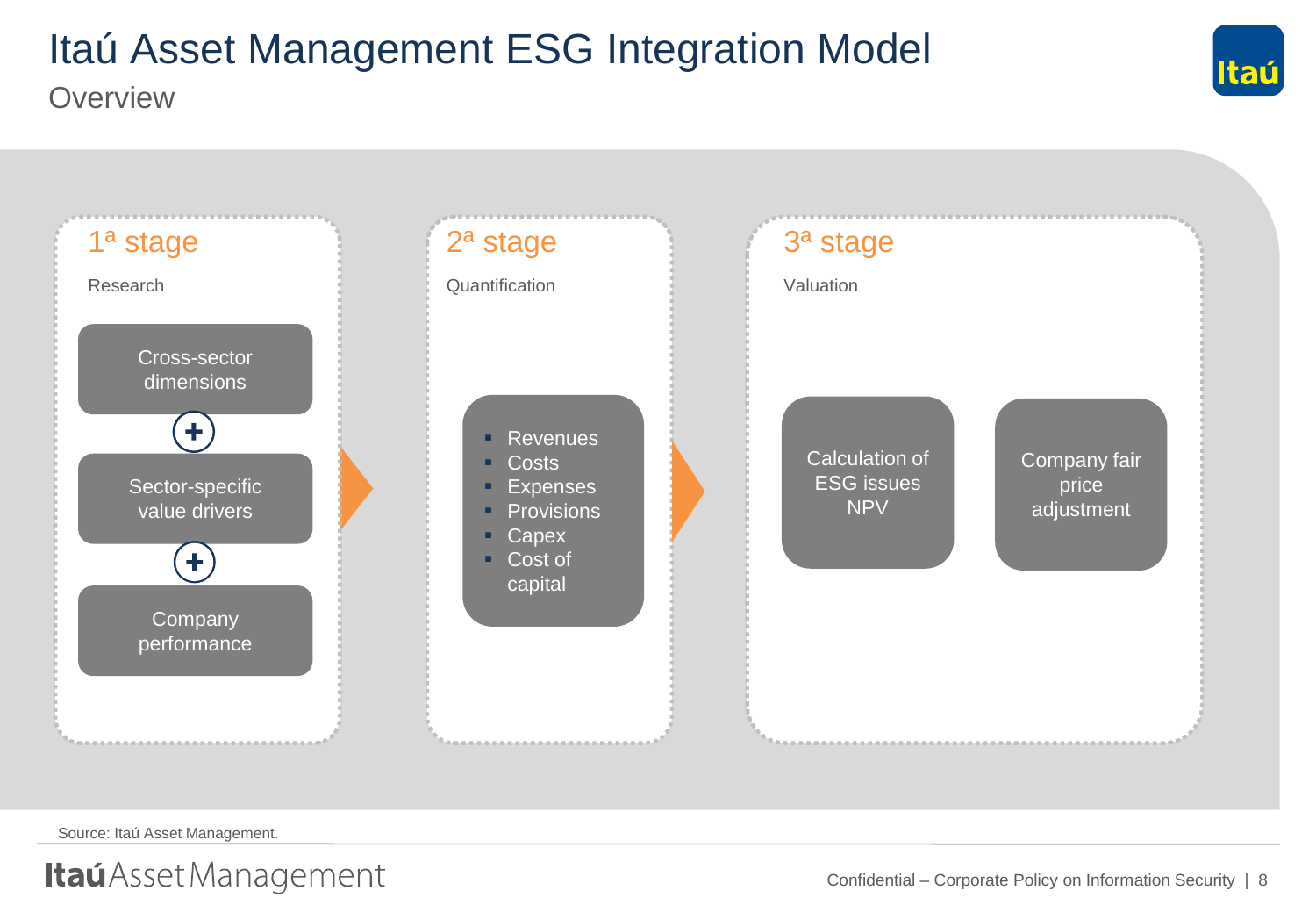Cross Industry Dimensions | Associated Risks and Opportunities



Source: Itaú Asset Management.

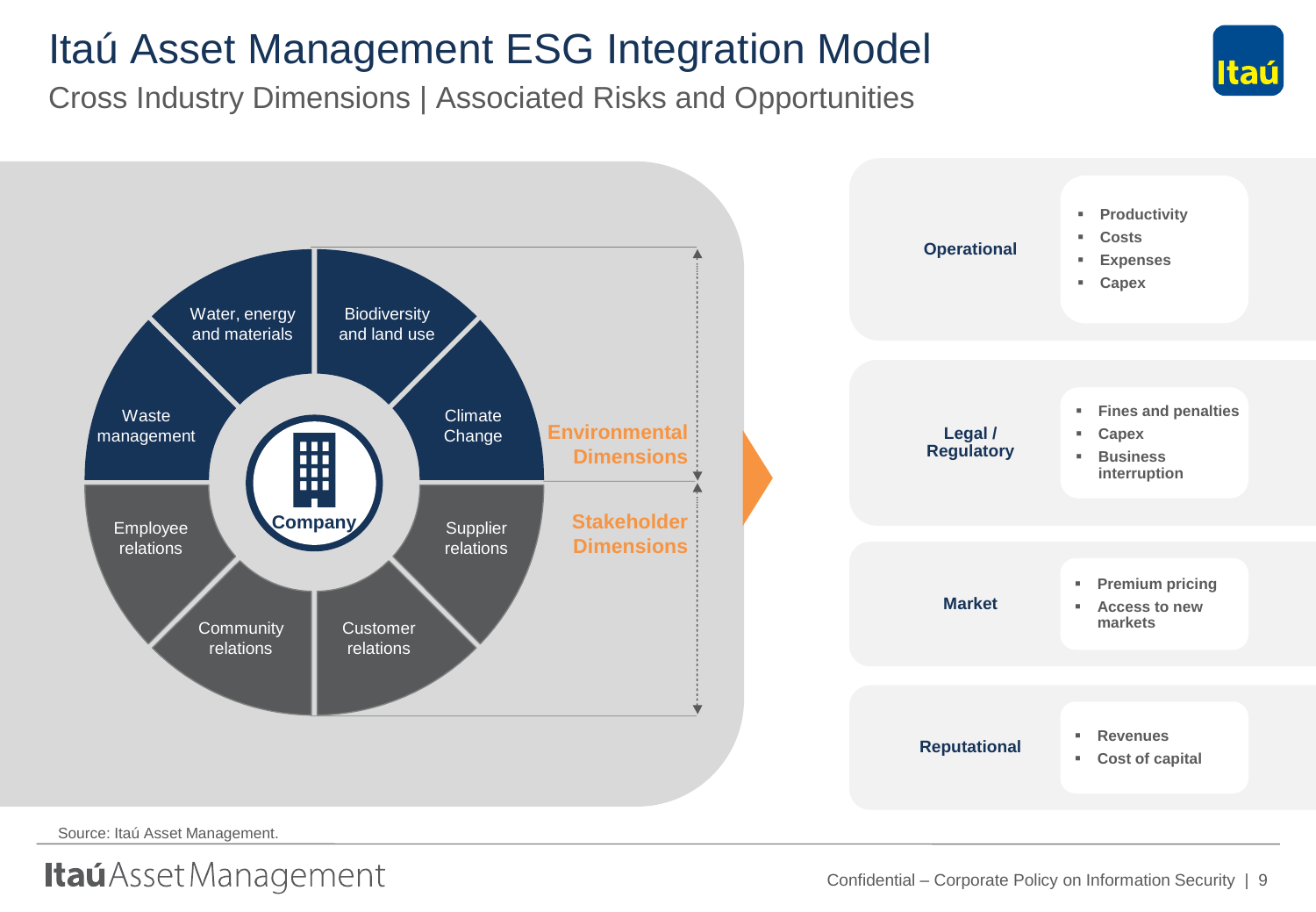Equities | Retail sector example | Dimension: Waste Management

- The "ugly food movement" is taking off around the world, particularly in Europe and Australia, as an answer to the problem of food waste.
- By some estimates, a third or more of the food produced globally goes uneaten. The costs are in the hundreds of billions of dollars. Marketing so-called "ugly" food is one answer to the problem.

### **Market Cap estimated impact**

| 3.0%    |                  | <b>Company B</b><br>3.05% |
|---------|------------------|---------------------------|
| 2.5%    |                  |                           |
| 2.0%    |                  |                           |
| 1.5%    | <b>Company A</b> | <b>Company C</b>          |
| 1.0%    | 1.41%            | 1.36%                     |
| 0.5%    |                  |                           |
| 0.0%    |                  |                           |
| $-0.5%$ |                  |                           |

|                                                         | Company A     | Company B     | Company C     |
|---------------------------------------------------------|---------------|---------------|---------------|
| <b>Expected gains from "Ugly Food" trend (10 years)</b> | 32,513,917.59 | 53,778,339.54 | 19.240.881.63 |

| <b>Variables</b>                               |             |             |            | Sources                                      |
|------------------------------------------------|-------------|-------------|------------|----------------------------------------------|
| a. Estimated revenue with "Ugly Food" (year 1) | 182,467,829 | 111,475,860 | 44,125,677 | Estimation based on<br><b>Annual Reports</b> |
| b. Discount practiced for "Ugly Food"          | 40%         | 40%         | 40%        | Company data                                 |
| c. Probability                                 | $\,$        | $-10%$      |            | Estimated by IAM                             |

Source: Itaú Asset Management.



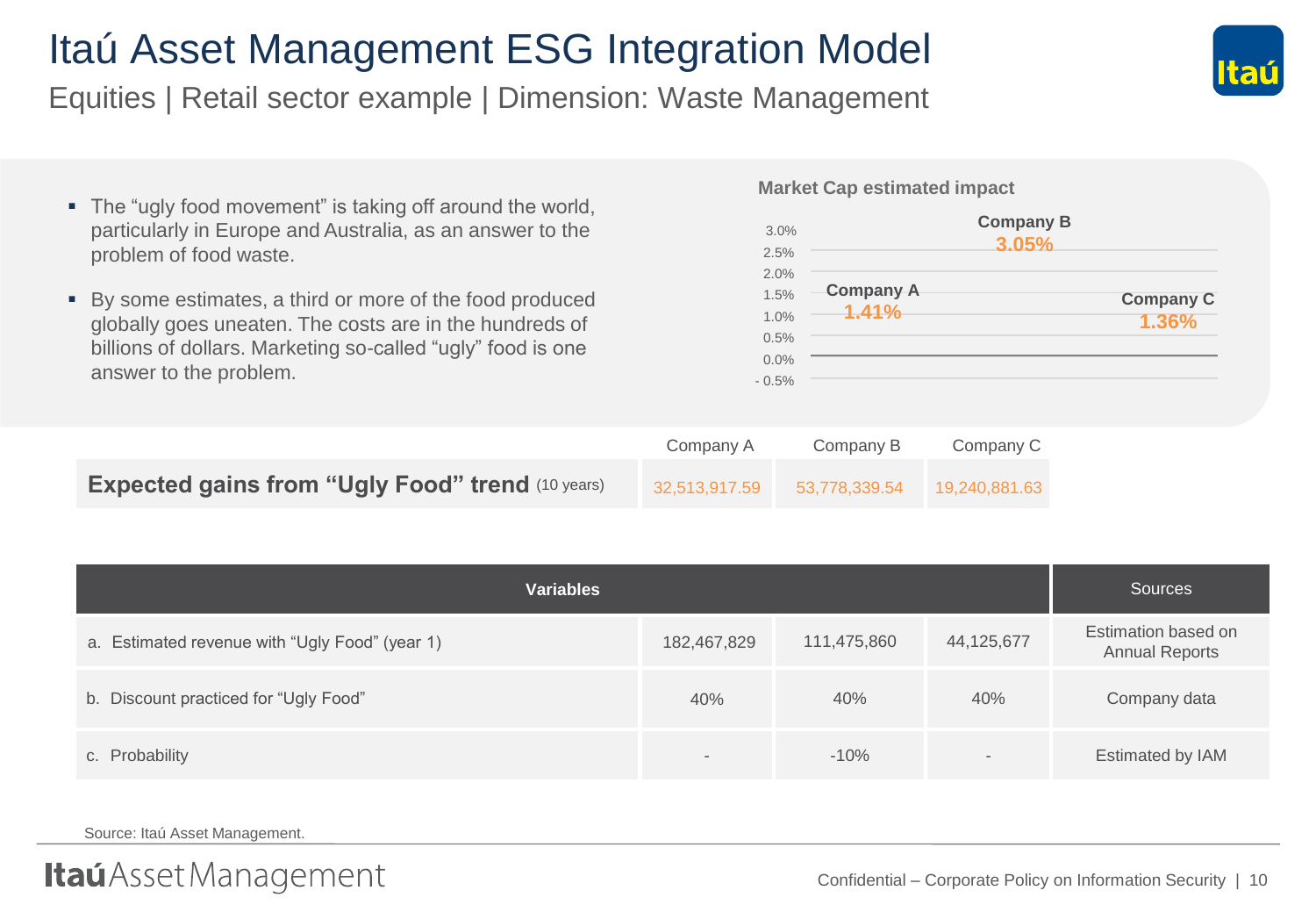Fixed Income Corporate Issuers

- Veto power in the Credit Committee;
- **Estimation of the ESG impact in debt indicators;**
- Portfolio and new operations analyzed;
- Company visits (when necessary);
- 70% Fixed Income Corporate Issuers coverage.

| Debt indicators (scenarios)           | <b>Baseline</b><br>Year | Year 1 | Year 2 | Year 3 | Year 4 | Year 5 |
|---------------------------------------|-------------------------|--------|--------|--------|--------|--------|
| Net debt / EBITDA (1)                 |                         | 4.01   | 4.04   | 4.08   | 4.11   | 4.14   |
| Net debt / EBITDA (2)                 | 3.98                    | 4.47   | 4.49   | 4.51   | 4.54   | 4.56   |
| Net debt / EBITDA (3)                 |                         | 5.56   | 5.55   | 5.53   | 5.52   | 5.51   |
| <b>EBITDA / Interest expenses (1)</b> | 1.51                    | 1.50   | 1.49   | 1.48   | 1.46   | 1.45   |
| <b>EBITDA / Interest expenses (2)</b> |                         | 1.35   | 1.34   | 1.33   | 1.33   | 1.32   |
| <b>EBITDA / Interest expenses (3)</b> |                         | 1.08   | 1.08   | 1.09   | 1.09   | 1.09   |

Example:

Source: Itaú Asset Management.